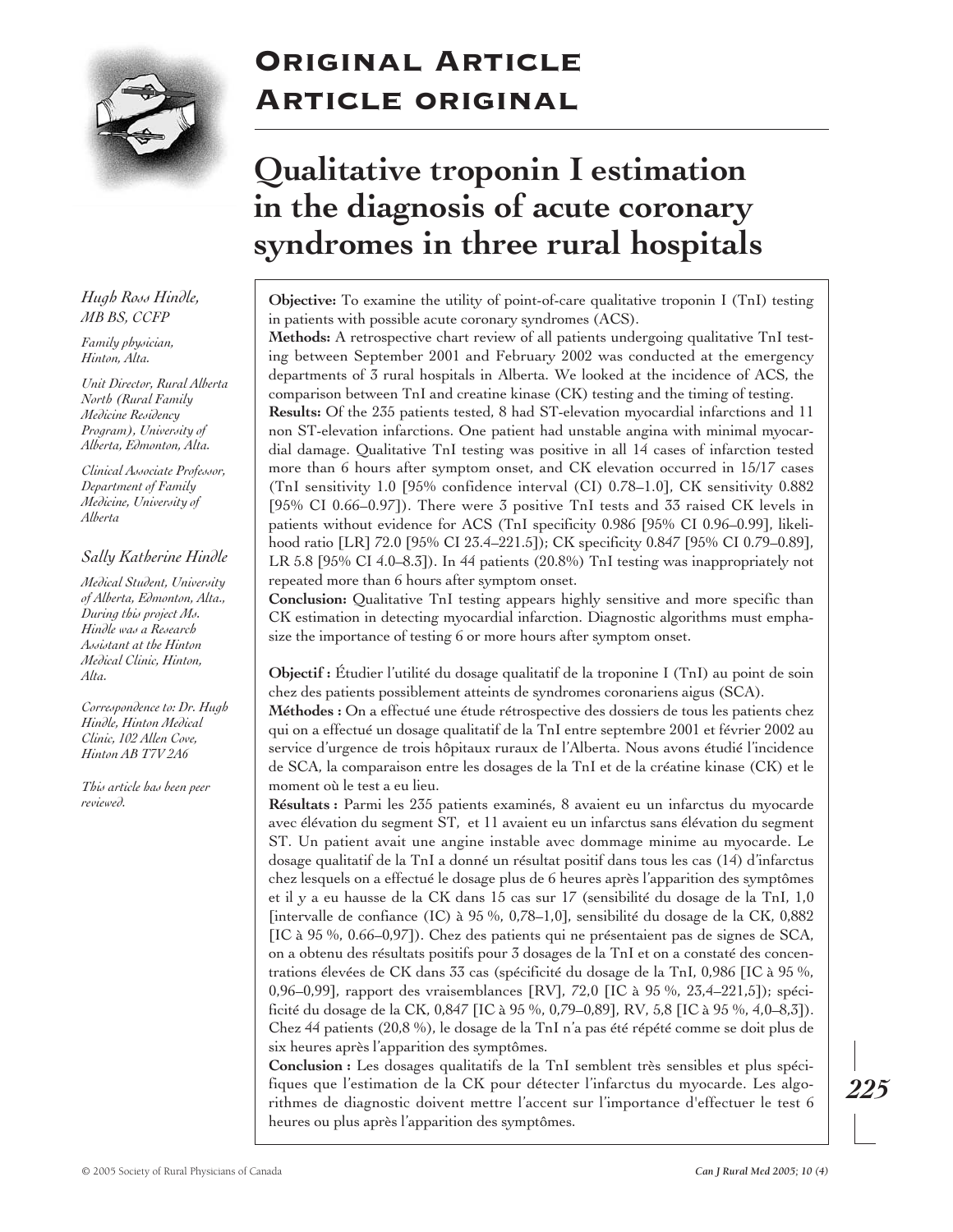#### Introduction

Diagnosis of acute coronary syndromes (ACS) is often challenging. Although the typical ECG features of acute myocardial infarction are well known, such changes are apparent in only 50% of patients at the time of presentation.<sup>1</sup> The ECG in patients with unstable angina may be normal or show only subtle ST or T wave changes. It is important to identify these patients, as there is a significant risk of disease progression to acute infarction or death.<sup>2,3</sup>

Traditionally the diagnosis of acute myocardial infarction is confirmed by finding elevated serum levels of creatine kinase (CK) and, more specifically, elevated levels of the CK MB isoenzyme. Recently assays for new markers of myocardial damage such as troponin I (TnI) and troponin T have become available. As with CK MB, levels of these markers rise about 6 hours after the onset of infarction, but elevated troponin levels are more cardio-specific and correlate better with prognosis than do CK MB levels.<sup>2-6</sup> In addition, approximately 30% of patients with unstable angina have elevated troponin levels with a negative CK MB assay. $^{2,5}$ These patients, with minimal myocardial injury, are at increased risk of progression to myocardial infarction or death, and should be targeted for more aggressive medical therapy.<sup>7,8</sup> Elevated troponin levels may also occur outside the spectrum of ACS, in settings such as heart failure, pulmonary embolism, both myocarditis and pericarditis, renal failure, rhabdomyolysis and severe sepsis, probably reflecting minor degrees of cardiac injury.<sup>9</sup>

Rural hospitals face an additional challenge in making the diagnosis of myocardial infarction because many have limited laboratory facilities. Estimation of CK MB often requires transport of the blood sample to a distant laboratory for analysis, leaving the attending physician in a dilemma regarding patient management.

A point-of-care qualitative test for troponin I is now available; it has been evaluated in trials in larger urban hospitals.<sup>10-12</sup> Although the test would seem ideally suited for use in rural areas, reports are scanty, apart from a study reviewing patients presenting with chest pain to an emergency department in Newfoundland.<sup>13</sup> The paper neither demonstrated nor refuted the utility of the test, as the number of tests performed was low.

This retrospective study examines the use of this test in 3 rural hospitals, focusing on the utility and appropriateness of qualitative troponin I testing in patients with possible ACS. In particular, we wanted to determine whether the addition of point-ofcare troponin I testing allowed more accurate diagnosis of ACS than ECG and CK estimation alone. We also wanted to ensure that the timing of testing was appropriate to rule out myocardial infarction.

#### **METHODS**

A chart review was undertaken of all patients who had qualitative TnI estimation between September 2001 and February 2002 at 3 hospitals in rural Alberta. These 3 hospitals together have approximately 30 000 emergency department visits per year and are staffed by family physicians. Patients with ACS are typically admitted to the local hospital, with transfer to a tertiary care centre if unstable or if coronary artery imaging is required. The on-site laboratories provide quantitative estimation of CK, but estimations of the MB isoenzyme are referred out with a turn-around time of 12–24 hours.

In April 2001 qualitative TnI testing together with guidelines for appropriate use were introduced into the 3 hospitals. The guidelines recommended a baseline TnI test at presentation and then a repeat test at 6 hours after symptom onset. Positive samples are sent to the regional laboratory for quantitative TnI estimation, but these results are not available to clinicians for several days.

Patients were identified from laboratory records. We excluded patients referred from local medical clinics where no clinical information was available. The health records departments also identified records of all patients attending the emergency departments with diagnoses of acute myocardial infarction or unstable angina over the same time period, to ensure capture of all cases of ACS.

Information was abstracted from the records including the results of the qualitative troponin I assay and CK levels, together with quantitative troponin I and CK MB levels, if available. The time from symptom onset to the collection of the troponin samples was also calculated.

Cases with a diagnosis of myocardial infarction, positive results on TnI testing or elevated levels of CK, together with the cases identified by health records, were classified into diagnostic groups, using information from the clinical record, discharge summary, laboratory and ECG data, together with reports from hospitals to which patients had been transferred for further care. The classification rubric is shown in Table 1.

The Health Research Ethics Board at the University of Alberta granted ethical approval.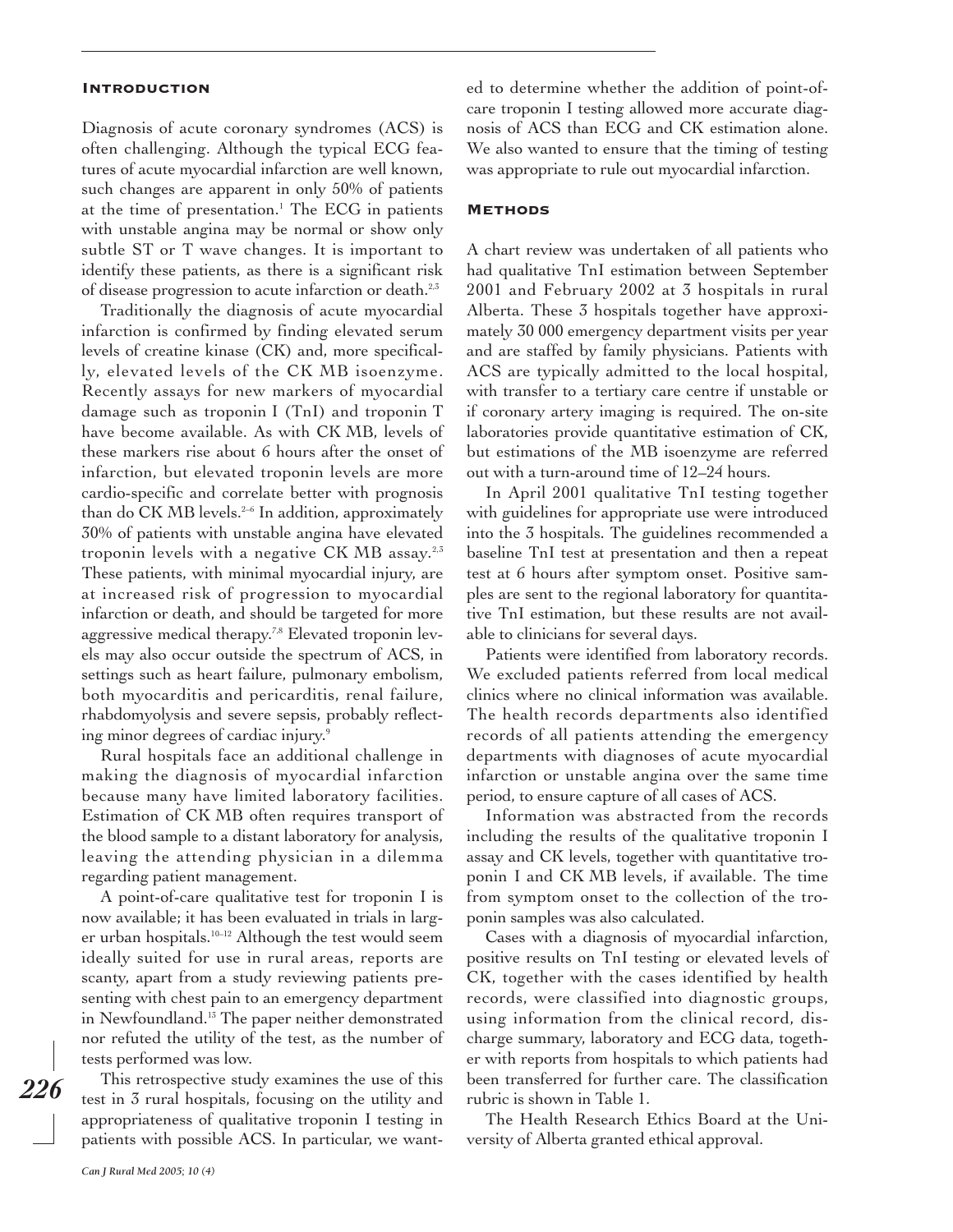#### Laboratory methodology

Qualitative TnI testing was performed with Spectral Diagnostics Cardiac STATus<sup>™</sup> (Spectral Diagnostics, Toronto). Exposure of blood or plasma containing TnI to antibodies embedded in a chromatographic matrix generates a coloured line. Laboratory staff performed all testing, as in a pilot study physician testers obtained unreliable results.

The Dade Behring Opus method was used for quantitative TnI testing. This test is considered positive for myocardial infarction if the recording exceeds 1.5 µg/L, and a blood level below 0.15 µg/L is reported as normal. Intermediate levels between 0.15  $\mu$ g/L and 1.4  $\mu$ g/L may represent unstable angina with minimal myocardial damage.

CK was measured using the J&J Vitros 250 analyzer (Ortho-Clinical Diagnostics). A blood level below 180 U/L is considered normal for men, with a blood level below 150 U/L normal for women. CK MB testing was performed with the Vitros 250 CK MB activity measurement. Results are interpreted as positive for myocardial infarction if both the CK MB exceeds 10 U/L and the ratio of CK MB/CK exceeds 10%.

### **RESULTS**

During the 6-month review the laboratory performed qualitative TnI testing in 235 patient encounters (1.6% of 14 396 emergency department visits). In all, 302 tests were performed (mean 1.29 tests per case; range 1–4). Health records identified 3 additional patients with possible ACS who had not undergone TnI testing, 2 of whom had no evidence for myocardial injury on chart review. Overall there were 8 ST-elevation myocardial infarctions and 10 non–ST-elevation infarctions. One case of unstable angina with minimal myocardial damage was detected. The diagnosis was indeterminate in one case and the remainder had no evidence of high-risk ACS.

# *Troponin testing*

There were 17 positive TnI tests (Table 2): 12 were positive on initial testing and 5 only on repeat testing. Troponin testing was positive on 4/8 ST-elevation infarctions, 9/10 non–ST-elevation infarctions and the single case of unstable angina with minimal myocardial injury. In one case, where the diagnosis of infarction was obvious, no troponin testing was done. In the 4 cases of myocardial infarction with negative TnI, initial CK levels were within normal limits and repeat TnI estimations were not performed. In these cases the initial testing for cardiac markers was within 6 hours of the onset of symptoms. Three tests appeared to be false positives (Table 3). Quantitative testing on these samples showed borderline values in 2 cases (no. 4, no. 101). The final diagnosis for both was nonspecific chest pain. Neither patient had clinical features of other conditions associated with elevated troponin levels. The third patient (no. 117) presented with a cerebrovascular accident and had lain on the floor for several days. He had an elevated level of troponin and very high CK and CK MB, but the CK MB ratio was low. A pyrophosphate scan showed no evidence of acute infarction, and the final diagnosis was of rhabdomyolysis.

# *Creatinine kinase testing*

Elevated creatinine kinase levels occurred in 49 of the 235 patients tested, 43 on initial testing and a further 6 on repeat testing. Thirty-three tests were classified as false positive and 2 as false negatives.

| Table 1. Rubric for classification of acute coronary syndromes                                                                                                                          |                      |                                                         |                                                                      |  |  |  |  |  |
|-----------------------------------------------------------------------------------------------------------------------------------------------------------------------------------------|----------------------|---------------------------------------------------------|----------------------------------------------------------------------|--|--|--|--|--|
| Diagnosis                                                                                                                                                                               | Clinical<br>features | ECG findings                                            | Markers $(> 6 h)$                                                    |  |  |  |  |  |
| <b>STEMI</b>                                                                                                                                                                            | Appropriate          | ST elevation                                            | Tnl / CK MB positive                                                 |  |  |  |  |  |
| <b>NSTEMI</b>                                                                                                                                                                           | Appropriate          | Normal or LBBB or ST depression<br>or T inversion       | Tnl / CK MB positive                                                 |  |  |  |  |  |
| <b>UAMMI</b>                                                                                                                                                                            | Appropriate          | Normal or LBBB or ST depression<br>or T inversion       | Tnl positive; CK MB negative                                         |  |  |  |  |  |
| False positive<br>test                                                                                                                                                                  | Atypical             | Normal or nonspecific changes                           | Tnl positive or CK elevated;<br>CK MB negative; quantitative TnI low |  |  |  |  |  |
| False negative<br>test                                                                                                                                                                  | Appropriate          | ST elevation or LBBB or ST depression<br>or T inversion | Tnl negative or CK normal; CK MB<br>positive                         |  |  |  |  |  |
| STEMI = ST-elevation myocardial infarction; NSTEMI = non-ST-elevation myocardial infarction; UAMMI = unstable angina with<br>minimal myocardial injury; LBBB = left bundle branch block |                      |                                                         |                                                                      |  |  |  |  |  |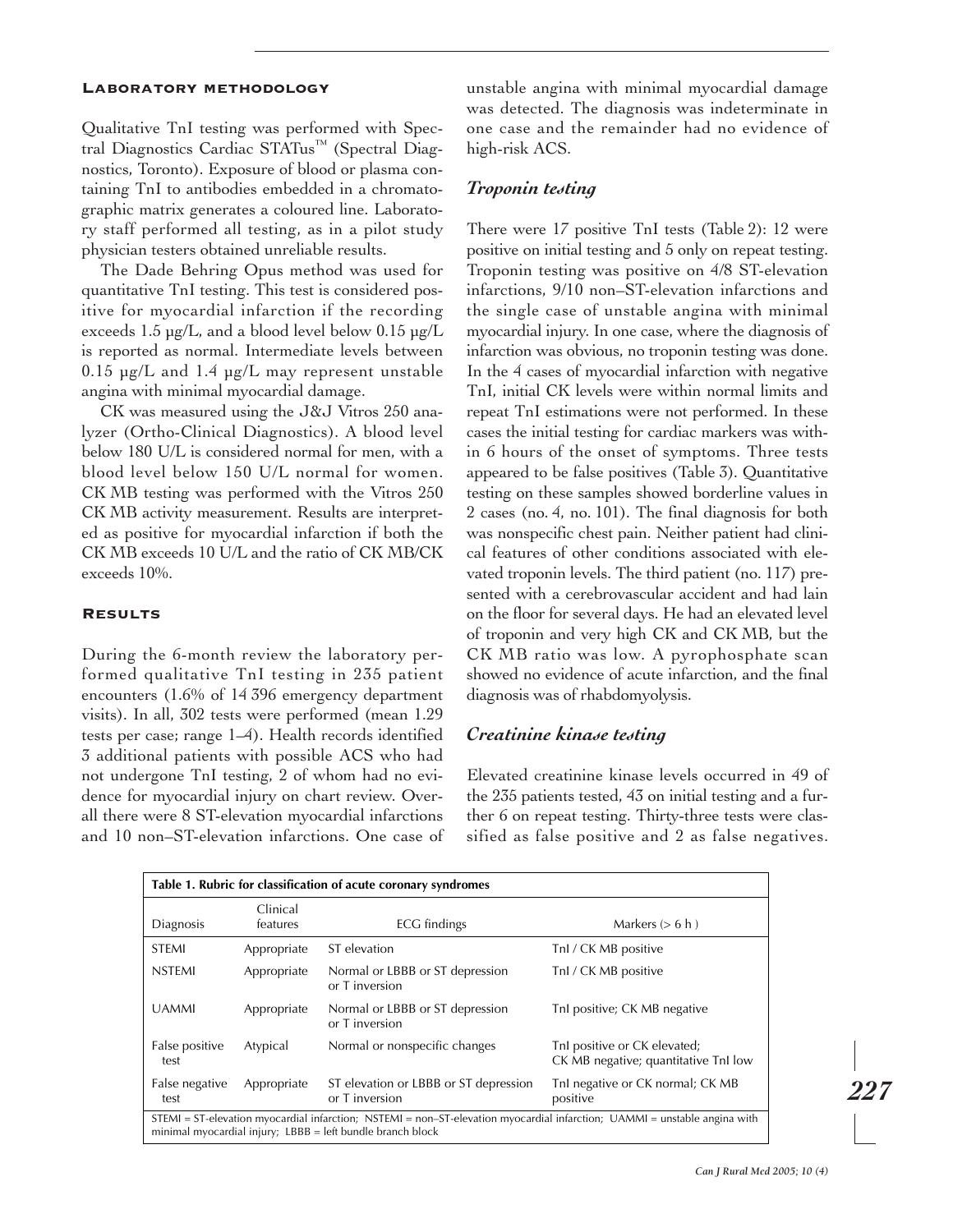(Table 3). There were no false positives in the 6 cases where initial CK was low and subsequently rose. CK testing was positive in 5/8 ST-elevation infarctions and 9/10 non–ST-elevation infarctions. The patient with unstable angina with minimal myocardial injury also had a minimal elevation of CK, but CK MB estimation was negative. In 2 ST-elevation infarction cases the patients were transferred before any repeat testing could be done. Review of the 2 false-negative cases showed that one had a positive troponin, left bundle branch block and a positive CK MB assay, and the other had a positive troponin and typical ST elevation, despite repeatedly normal total CK levels.

The final diagnosis was not clear in 1 case with elevated CK and a negative troponin. This patient, an elderly man, presented with transient atypical chest pain and a mildly raised CK (276 U/L.) Troponin was negative and his ECG was normal, but the CK MB was elevated. The attending physician's final diagnosis was non-cardiac chest pain.

# *Timing of testing*

For 23 patients we were unable to determine if troponin testing was performed more than 6 hours after symptom onset because of missing or confusing documentation. Of the remaining 212 patients, 57 did not have TnI testing more than 6 hours after symptom onset. Repeat testing was not performed because of patient transfer (6), death (1), or because the initial early test was positive (2). Three were followed up with repeat CK testing rather than TnI, and 1 patient declined to stay for repeat testing. In 44 (20.8%) patients there was no documented reason for not repeating the test after 6 hours.

#### **DISCUSSION**

The retrospective nature of the study does provide some limitations. The quality of documentation was variable, particularly with regard to timing of symptoms. We did not review the charts of all patients presenting with chest pain, so it is possible that we omitted patients with unrecognized myocardial ischemia who did not have troponin testing. Similarly, we cannot be sure that some of the patients discharged home, particularly those who were not tested 6 hours or more after symptom onset, did not have ACS. However we examined charts for evidence of later attendance at the emergency depart-

| Table 2. Details of positive troponin I cases ranked by quantitative troponin I levels                                                                                                                                                           |                |                       |                 |            |                        |  |  |  |
|--------------------------------------------------------------------------------------------------------------------------------------------------------------------------------------------------------------------------------------------------|----------------|-----------------------|-----------------|------------|------------------------|--|--|--|
|                                                                                                                                                                                                                                                  |                | Ouantitative          |                 |            |                        |  |  |  |
| Classification                                                                                                                                                                                                                                   | Case<br>no.    | troponin I<br>(mcg/L) | Peak CK,<br>U/L | CK MB      | <b>ECG</b> findings    |  |  |  |
| False positive*                                                                                                                                                                                                                                  | 101            | 0.2                   | 74              | <b>Neg</b> | Septal Q wave          |  |  |  |
| False positivet                                                                                                                                                                                                                                  | $\overline{4}$ | 0.21                  | 122             | $\ddagger$ | Nonspecific ST changes |  |  |  |
| <b>UAMMI</b>                                                                                                                                                                                                                                     | 129            | 1.18                  | 181§            | <b>Neg</b> | Dynamic ST depression  |  |  |  |
| <b>NSTEMI</b>                                                                                                                                                                                                                                    | 21             | 1.2                   | 255§            | ŧ          | T changes              |  |  |  |
| <b>NSTEMI</b>                                                                                                                                                                                                                                    | 61             | 1.5                   | 1 089§          | Pos        | Normal                 |  |  |  |
| <b>NSTFMI</b>                                                                                                                                                                                                                                    | 147            | 2.4                   | 283§            | Pos        | Normal                 |  |  |  |
| <b>NSTEMI</b>                                                                                                                                                                                                                                    | 126            | 2.88                  | 295§            | Pos        | Nonspecific ST changes |  |  |  |
| <b>STEMI</b>                                                                                                                                                                                                                                     | 76             | 3.0                   | 171             | $\ddagger$ | ST elevation           |  |  |  |
| <b>NSTEMI</b>                                                                                                                                                                                                                                    | 190            | 4.2                   | 171             | Pos        | LBBB                   |  |  |  |
| <b>STEMI</b>                                                                                                                                                                                                                                     | 75             | 4.5                   | 258§            | Pos        | ST elevation           |  |  |  |
| <b>NSTEMI</b>                                                                                                                                                                                                                                    | 206            | 5.4                   | 259§            | Pos        | LBBB                   |  |  |  |
| <b>STEMI</b>                                                                                                                                                                                                                                     | 128            | 5.86                  | 586§            | Pos        | ST elevation           |  |  |  |
| <b>NSTFMI</b>                                                                                                                                                                                                                                    | 110            | 9.9                   | 762§            | Pos        | Nonspecific ST changes |  |  |  |
| False positive                                                                                                                                                                                                                                   | 117            | 11.2                  | 207528          | Pos        | Inferior O waves       |  |  |  |
| <b>NSTFMI</b>                                                                                                                                                                                                                                    | 199            | 13.8                  | 660§            | Pos        | ST depression          |  |  |  |
| <b>NSTEMI</b>                                                                                                                                                                                                                                    | 200            | 19.0                  | 832§            | Pos        | Nonspecific ST changes |  |  |  |
| <b>STEMI</b>                                                                                                                                                                                                                                     | 55             | $\ddagger$            | 2982§           | Pos        | ST elevation           |  |  |  |
| $STEMI = ST-elevation$ myocardial infarction; $NSTEMI = non-T-elevation$ myocardial infarction; $UAMMI =$<br>unstable angina with minimal myocardial injury; $pos = positive$ ; neg = negative<br>*Patient transferred, no evidence of ischemia. |                |                       |                 |            |                        |  |  |  |

†Repeat troponin testing negative.

‡Quantitative confirmation not performed.

§Indicates above reference range for CK: men >180 U/L, women >150 U/L.

¶CK MB elevated at 102 but ratio < 0.01.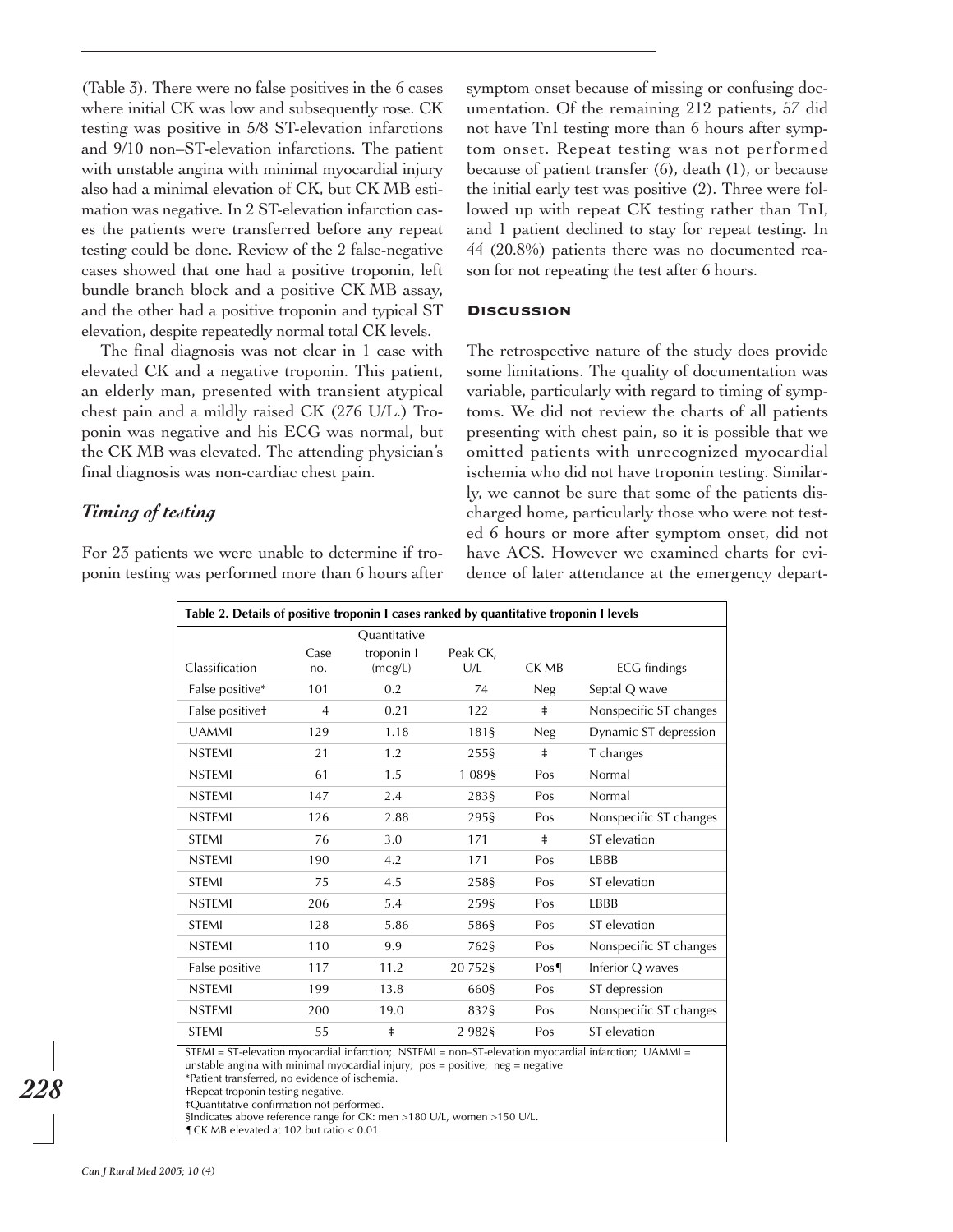ment, and did not find repeat attenders with missed infarction. Quantitative TnI testing was only performed if the qualitative test was positive. It is possible that some patients with minor myocardial damage could not be identified with this strategy. The classification of patients into diagnostic groups also has a subjective component and would be methodologically stronger if performed by a panel rather than a single physician.

Qualitative point of care troponin I testing appears to be a useful tool for the diagnosis of myocardial infarction in settings where CK MB testing is not available or delayed. Unlike CK estimation, TnI testing identified all definite cases of myocardial infarction in this series when testing was done 6 hours or more after symptom onset. Similarly the specificity of the test was significantly better than for CK. Availability of quantitative troponin testing would improve the specificity further, as 2 of the false positives had very low levels of troponin I on further analysis. Disappointingly, the test did not appear to identify a subset of patients with high-risk unstable angina that was not detectable by other means. All the patients with true-positive troponin testing had clearly ischemic ECGs and/or elevated CK levels. This may be a reflection of the small numbers of patients with ACS in our series.

It is of concern that over 20% of patients were not tested at an appropriate time interval. This is similar to the findings in Newfoundland, where 26% of patients were tested less than 6 hours after symptom onset.<sup>13</sup> For many patients it is probable

| Table 3. Sensitivity and specificity of creatine kinase (CK) and<br>troponin I (TnI) testing |                                                     |                                   |       |  |  |  |  |
|----------------------------------------------------------------------------------------------|-----------------------------------------------------|-----------------------------------|-------|--|--|--|--|
| Test                                                                                         | No. of patients<br>with ACS<br>$(tested \geq 6 hr)$ | No. of<br>patients<br>without ACS | Total |  |  |  |  |
| CK result                                                                                    |                                                     |                                   |       |  |  |  |  |
| Flevated                                                                                     | 15                                                  | 33                                | 48    |  |  |  |  |
| Normal                                                                                       | 2                                                   | 183                               | 185   |  |  |  |  |
| Total CK tests                                                                               | 17                                                  | 216                               | 233   |  |  |  |  |
| TnI result                                                                                   |                                                     |                                   |       |  |  |  |  |
| Positive                                                                                     | 14                                                  | 3                                 | 17    |  |  |  |  |
| Negative                                                                                     | O                                                   | 213                               | 213   |  |  |  |  |
| <b>Total Tnl tests</b><br>$\cdots$                                                           | 14                                                  | 216                               | 230   |  |  |  |  |

Note:

CK specificity 0.847 (CI 0.79–0.89); sensitivity 0.882 (CI 0.66–0.97); LR 5.8 (CI 4.0–8.3).

TnI specificity 0.986 (CI 0.96–0.99); sensitivity 1.0 (CI 0.78–1.00; LR 72.0 (CI 23.4–221.5).

Exclusions from analysis: Two patients with normal CK levels and 4 with negative TnI testing ≤ 6 hours from symptom onset had confirmed ACS but did not have repeat testing. One patient with an indeterminate diagnosis had an elevated CK and a negative TnI.

 $AC\overline{S}$  = acute coronary syndromes;  $CI =$  confidence interval;  $LR =$ likelihood ratio

that the clinical course of their symptoms dictated that a diagnosis of ACS was unlikely. However it raises the possibility that physicians may have incorrectly discharged patients on the basis of the negative early troponin test. We would recommend that troponin testing should not be performed until 6 hours after symptom onset. This would avoid the cost of testing in patients who clearly do not have an ACS and prevent the false reassurance of a premature negative test.

## **CONCLUSION**

This study suggests that point-of care qualitative troponin I testing could replace CK estimation for the initial diagnosis of ACS in rural hospitals. Results from qualitative TnI testing are highly sensitive and more specific for myocardial damage than CK levels. Positive tests should be verified by further quantitative analysis. In the interests of patient safety and cost effectiveness, cardiac marker testing should be deferred until at least 6 hours from symptom onset.

**Acknowledgements:** Thanks to the physicians and health records staff at Hinton General Hospital, Hinton, Alta., Seton General Hospital, Jasper, Alta., and Edson Health Care Centre, Edson, Alta. Dr. Trefor Higgins from Dynacare Kasper Medical Laboratories provided help with the laboratory methods. Olga Szafran supplied statistical assistance.

The paper was written as part of the Rural Medicine and Health Course at the University of Western Ontario, supervised by Dr. Leslie Rourke and Dr. James Rourke.

**Competing interests:** None declared.

#### **REFERENCES**

- 1. Gibler WB, Aghababian RV. Early diagnosis of acute myocardial infarction and myocardial ischemia. In Gibler WB, Aufderheide TP, editors. *Emergency cardiac care*. St. Louis (MO): Mosby; 1994. p.147.
- 2. Hamm CW, Ravkilde J, Gerhardt W, Jorgensen P, Peheim E, Ljungdahl L, et al. The prognostic value of serum troponin T in unstable angina. *N Engl J Med* 1992;327:146-50.
- 3. Galvani M, Ottani F, Ferrini D, Ladenson JH, Destro A, Baccos D, et al. Prognostic influence of elevated values of cardiac troponin I in patients with unstable angina. *Circulation* 1997;95:2053-9.
- 4. Antman EM, Tanisijevic MJ, Thompson B, Schactman M, McCabe CH, Cannon CP, et al. Cardiac specific troponin I levels to predict the risk of mortality in patients with acute coronary syndromes. *N Engl J Med* 1996;335:1342-9.
- 5. Ohman EM, Armstrong P, Christenson R, Granger CB, Katus HA, Hamm CW, et al. Cardiac troponin T levels for risk stratification in acute myocardial ischemia. *N Engl J Med* 1996;335:1333-41.

*229*

6. Falahati A, Sharkey SW, Christensen D, McCoy M, Miller EA,